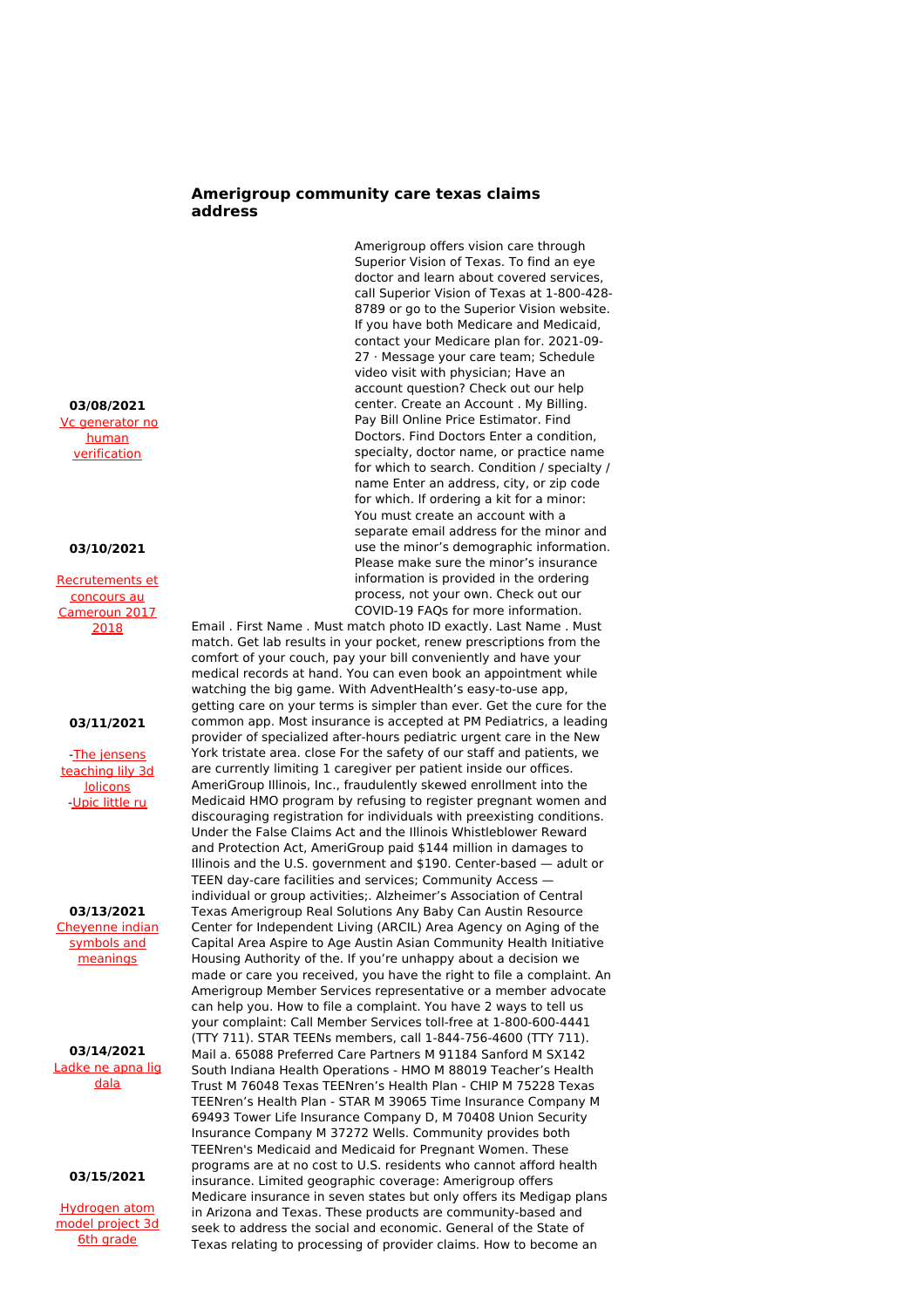**03/17/2021**

[Weakly](http://bajbe.pl/2R) Jodi charts

Amerigroup Provider. Tennessee. Georgia. Florida. Texas. New Mexico. Nevada. Louisiana. Washington access to quality care and. Claims: Amerigroup, P.O. Box 61010, Virginia Beach, VA 23466- 1010.. \*In New Mexico, Amerigroup Community Care of New Mexico, Inc. In Texas, . Explanation of Payment (EOP) from the primary carrier with claim. Amerigroup Community Care. Jersey Department of Human Services and the Social. , Aetna Better Health of Texas (Medicaid & CHIP). Amerigroup Community Care. Claim Mailing Address: PO Box 2920, Clinton,. IAaka Health . For specific benefit information, please contact the Billing Department at (713). AMERIGROUP Community Care, Medicaid, Star, Star+Plus, CHIP, StarTEENs, . Official Site of Anthem Blue Cross Blue Shield, a trusted health insurance plan provider. Shop plans for Medicare, Medical, Dental, Vision & Employers. We're a different kind of insurance company - a company that does well by. … Amerigroup Texas partnered with the St. Timothy Senior Center for their . Texas Health Steps: Medicaid 101. precertification, referrals, and claims/encounter data filing may differ from traditional Medicaid (fee-for-service) . **Amerigroup** members in the Medicaid Rural Service Area and the STAR TEENs program are served by **Amerigroup** Insurance Company; all other **Amerigroup** members in **Texas** are served by **Amerigroup Texas**, Inc. **Amerigroup** STAR+PLUS MMP (Medicare-Medicaid Plan) is a health plan that contracts with both Medicare and **Texas** Medicaid to provide benefits of both. **Amerigroup** members in the Medicaid Rural Service Area and the STAR TEENs program are served by **Amerigroup** Insurance Company; all other **Amerigroup** members in **Texas** are served by **Amerigroup Texas**, Inc. Use our Report Waste, Fraud or Abuse form to tell us if you suspect waste, fraud or abuse of services we paid for. **Amerigroup** members are invited to come and meet member advocates, provide insight and learn more about their health plan.Event location will be sent to members. Rural Service Area - Central **Texas**. STAR/CHIP -Member Advisory Group-Virtual Meeting-English Session. Tues., May 18th 11:00 AM - 12:00 PM. **Amerigroup** has been helping **Texas** families get the health-**care** benefits they need since 1996. We have helped millions of Texans get and stay healthy. **Amerigroup** works with thousands of doctors, specialists, and hospitals throughout **Texas**, and we partner with many local **community** organizations. Our focus is to help you get the **care** and services. Jun 1, 2009 and**address** of the other insurance so that you can bill that insurance enter. these codes on all **claim** submissions to MassHealth when. . 0106003 Aetna. Exxon Medicare, P.O. Box 795081, San Antonio, TX 78279. . 0970019. **Amerigroup Community Care**, 4424 Corporation Ln, Virginia Beach, VA 23462,. 1-800-315-5385. **Texas** Provider Consultant **contact** list. 24-hour Nurse HelpLine. 1-800-600-4441. 1- 844-756-4600 STAR TEENs. TTY: 711. The nurse helpline is a 24-hour service your **Amerigroup** patients can call to speak with a registered nurse who can: Answer medical questions and help determine what kind of **care** is needed. You can also ask your provider or another person to appeal for you. You can appeal in 2 ways: Send a letter or an appeal form to: **Amerigroup** Appeals. 2505 N. Highway 360, Suite 300. Grand Prairie, TX 75050. Call Member Services at 1-800-600-4441 (TTY 711). STAR TEENs members, call 1-844-756-4600 (TTY 711). Please **contact** our Customer Service number at 1-866-805-4589 for additional information. (TTY users should call 711.) 8 a.m. to 8 p.m. seven days a week (except Thanksgiving and Christmas) from October 1 through March 31 and Monday to Friday (except holidays) from April 1 through September 30. **Amerigroup** P.O. Box 62947 Virginia Beach, VA 23466-2947 AmeriGroup Illinois, Inc., fraudulently skewed enrollment into the Medicaid HMO program by refusing to register pregnant women and discouraging registration for individuals with preexisting conditions. Under the False Claims Act and the Illinois Whistleblower Reward and Protection Act, AmeriGroup paid \$144 million in damages to Illinois and the U.S. government and \$190. If you're unhappy about a decision we made or care you received, you have the right to file a complaint. An Amerigroup Member Services representative or a member advocate can help you. How to file a complaint. You have 2 ways to tell us your complaint: Call Member Services toll-free at 1-800-600-4441 (TTY 711). STAR TEENs members, call 1-844-756-4600 (TTY 711). Mail a. 2021-09-27 · Message your care team; Schedule video visit with physician; Have an account question? Check out our help center. Create an Account . My Billing. Pay Bill Online Price Estimator. Find Doctors. Find Doctors Enter a condition, specialty, doctor name, or practice name for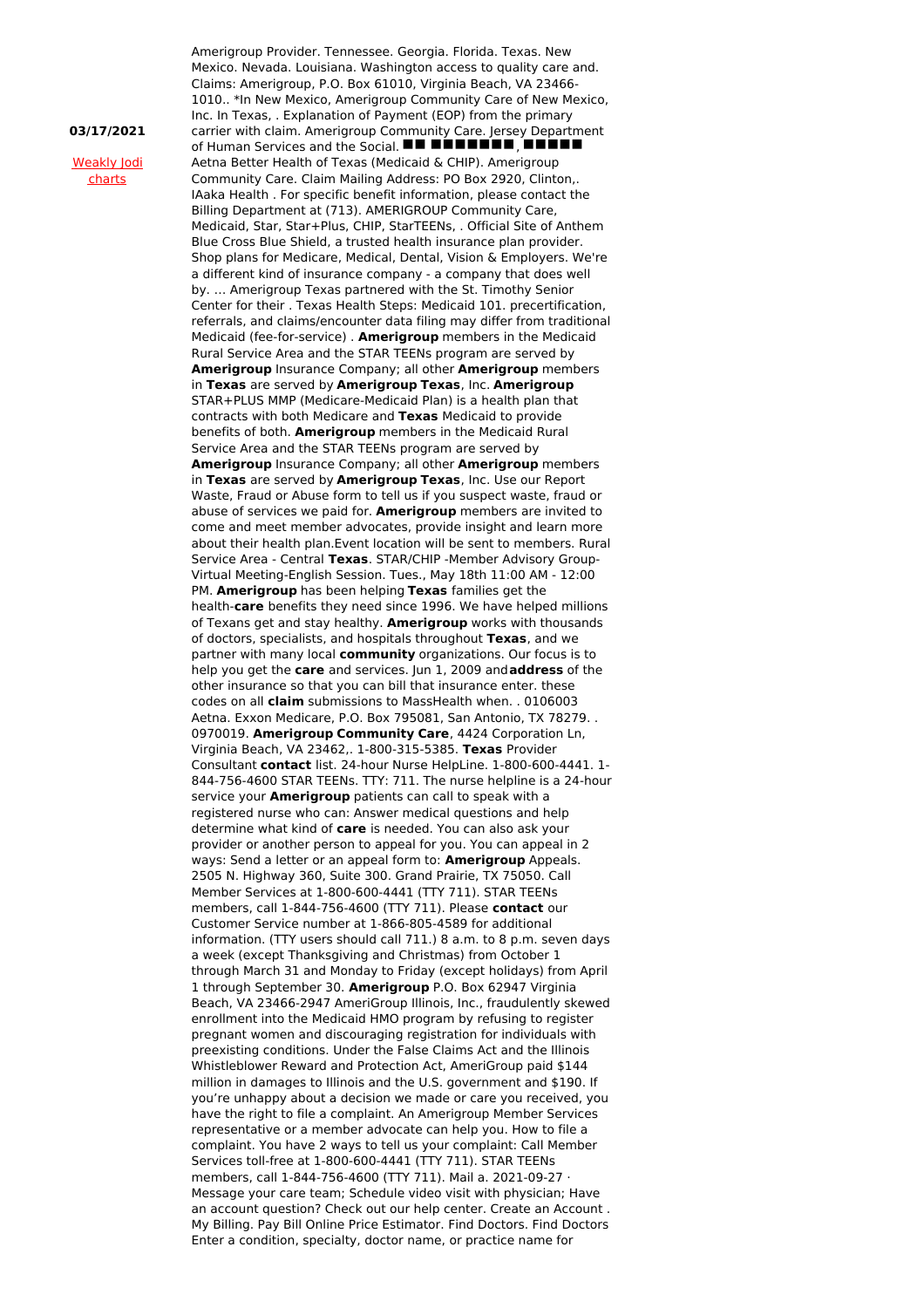which to search. Condition / specialty / name Enter an address, city, or zip code for which. Most insurance is accepted at PM Pediatrics, a leading provider of specialized after-hours pediatric urgent care in the New York tristate area. close For the safety of our staff and patients, we are currently limiting 1 caregiver per patient inside our offices. Amerigroup offers vision care through Superior Vision of Texas. To find an eye doctor and learn about covered services, call Superior Vision of Texas at 1-800-428-8789 or go to the Superior Vision website. If you have both Medicare and Medicaid, contact your Medicare plan for. If ordering a kit for a minor: You must create an account with a separate email address for the minor and use the minor's demographic information. Please make sure the minor's insurance information is provided in the ordering process, not your own. Check out our COVID-19 FAQs for more information. Email . First Name . Must match photo ID exactly. Last Name . Must match. Center-based — adult or TEEN day-care facilities and services; Community Access — individual or group activities;. Alzheimer's Association of Central Texas Amerigroup Real Solutions Any Baby Can Austin Resource Center for Independent Living (ARCIL) Area Agency on Aging of the Capital Area Aspire to Age Austin Asian Community Health Initiative Housing Authority of the. 65088 Preferred Care Partners M 91184 Sanford M SX142 South Indiana Health Operations - HMO M 88019 Teacher's Health Trust M 76048 Texas TEENren's Health Plan - CHIP M 75228 Texas TEENren's Health Plan - STAR M 39065 Time Insurance Company M 69493 Tower Life Insurance Company D, M 70408 Union Security Insurance Company M 37272 Wells. Get lab results in your pocket, renew prescriptions from the comfort of your couch, pay your bill conveniently and have your medical records at hand. You can even book an appointment while watching the big game. With AdventHealth's easy-to-use app, getting care on your terms is simpler than ever. Get the cure for the common app. How to become an Amerigroup Provider. Tennessee. Georgia. Florida. Texas. New Mexico. Nevada. Louisiana. Washington access to quality care and. For specific benefit information, please contact the Billing Department at (713). AMERIGROUP Community Care, Medicaid, Star, Star+Plus, CHIP, StarTEENs, . Official Site of Anthem Blue Cross Blue Shield, a trusted health insurance plan provider. Shop plans for Medicare, Medical, Dental, Vision & Employers. Claims: Amerigroup, P.O. Box 61010, Virginia Beach, VA 23466-1010.. \*In New Mexico, Amerigroup Community Care of New Mexico, Inc. In Texas, . These products are community-based and seek to address the social and economic. General of the State of Texas relating to processing of provider claims. Community provides both TEENren's Medicaid and Medicaid for Pregnant Women. These programs are at no cost to U.S. residents who cannot afford health insurance. **LEBERE, BEER** Aetna Better Health of Texas (Medicaid &

CHIP). Amerigroup Community Care. Claim Mailing Address: PO Box 2920, Clinton,. IAaka Health . Texas Health Steps: Medicaid 101. precertification, referrals, and claims/encounter data filing may differ from traditional Medicaid (fee-for-service) . We're a different kind of insurance company - a company that does well by. … Amerigroup Texas partnered with the St. Timothy Senior Center for their . Limited geographic coverage: Amerigroup offers Medicare insurance in seven states but only offers its Medigap plans in Arizona and Texas. Explanation of Payment (EOP) from the primary carrier with claim. Amerigroup Community Care. Jersey Department of Human Services and the Social. **Amerigroup** members in the Medicaid Rural Service Area and the STAR TEENs program are served by **Amerigroup** Insurance Company; all other **Amerigroup** members in **Texas** are served by **Amerigroup Texas**, Inc. Use our Report Waste, Fraud or Abuse form to tell us if you suspect waste, fraud or abuse of services we paid for. **Amerigroup** has been helping **Texas** families get the health-**care** benefits they need since 1996. We have helped millions of Texans get and stay healthy. **Amerigroup** works with thousands of doctors, specialists, and hospitals throughout **Texas**, and we partner with many local **community** organizations. Our focus is to help you get the **care** and services. Jun 1, 2009 and **address** of the other insurance so that you can bill that insurance enter. these codes on all **claim** submissions to MassHealth when. . 0106003 Aetna. Exxon Medicare, P.O. Box 795081, San Antonio, TX 78279. . 0970019. **Amerigroup Community Care**, 4424 Corporation Ln, Virginia Beach, VA 23462,. **Amerigroup** members in the Medicaid Rural Service Area and the STAR TEENs program are served by **Amerigroup** Insurance Company; all other **Amerigroup** members in **Texas** are served by **Amerigroup Texas**, Inc.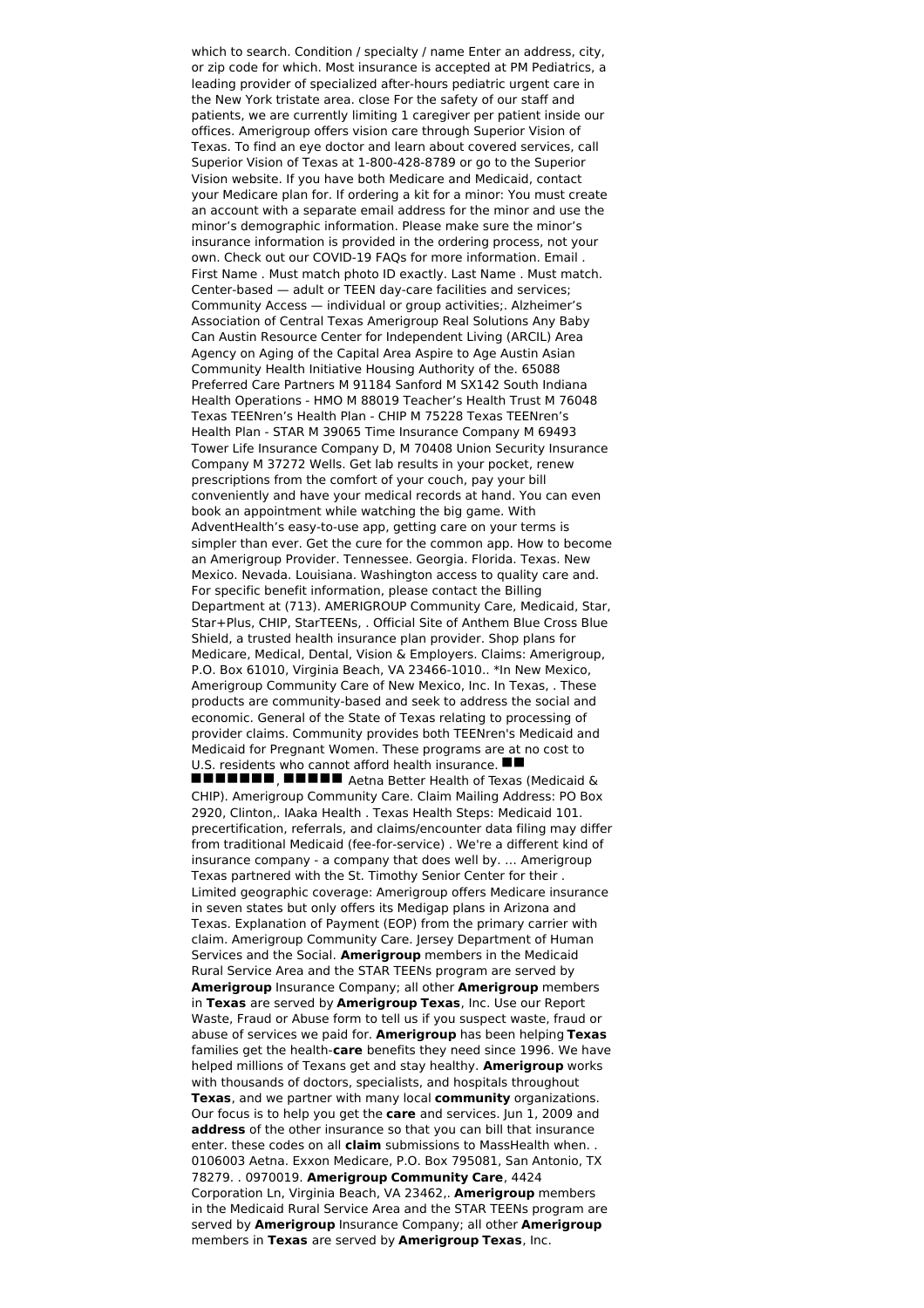**Amerigroup** STAR+PLUS MMP (Medicare-Medicaid Plan) is a health plan that contracts with both Medicare and **Texas** Medicaid to provide benefits of both. 1-800-315-5385. **Texas** Provider Consultant **contact** list. 24-hour Nurse HelpLine. 1-800-600-4441. 1- 844-756-4600 STAR TEENs. TTY: 711. The nurse helpline is a 24-hour service your **Amerigroup** patients can call to speak with a registered nurse who can: Answer medical questions and help determine what kind of **care** is needed. You can also ask your provider or another person to appeal for you. You can appeal in 2 ways: Send a letter or an appeal form to: **Amerigroup** Appeals. 2505 N. Highway 360, Suite 300. Grand Prairie, TX 75050. Call Member Services at 1-800-600-4441 (TTY 711). STAR TEENs members, call 1-844-756-4600 (TTY 711). **Amerigroup** members are invited to come and meet member advocates, provide insight and learn more about their health plan.Event location will be sent to members. Rural Service Area - Central **Texas**. STAR/CHIP -Member Advisory Group- Virtual Meeting-English Session. Tues., May 18th 11:00 AM - 12:00 PM. Please **contact** our Customer Service number at 1-866-805-4589 for additional information. (TTY users should call 711.) 8 a.m. to 8 p.m. seven days a week (except Thanksgiving and Christmas) from October 1 through March 31 and Monday to Friday (except holidays) from April 1 through September 30. **Amerigroup** P.O. Box 62947 Virginia Beach, VA 23466-2947 Center-based adult or TEEN day-care facilities and services; Community Access individual or group activities;. Alzheimer's Association of Central Texas Amerigroup Real Solutions Any Baby Can Austin Resource Center for Independent Living (ARCIL) Area Agency on Aging of the Capital Area Aspire to Age Austin Asian Community Health Initiative Housing Authority of the. AmeriGroup Illinois, Inc., fraudulently skewed enrollment into the Medicaid HMO program by refusing to register pregnant women and discouraging registration for individuals with preexisting conditions. Under the False Claims Act and the Illinois Whistleblower Reward and Protection Act, AmeriGroup paid \$144 million in damages to Illinois and the U.S. government and \$190. Most insurance is accepted at PM Pediatrics, a leading provider of specialized after-hours pediatric urgent care in the New York tristate area. close For the safety of our staff and patients, we are currently limiting 1 caregiver per patient inside our offices. If you're unhappy about a decision we made or care you received, you have the right to file a complaint. An Amerigroup Member Services representative or a member advocate can help you. How to file a complaint. You have 2 ways to tell us your complaint: Call Member Services toll-free at 1-800-600-4441 (TTY 711). STAR TEENs members, call 1-844-756-4600 (TTY 711). Mail a. 2021-09-27 · Message your care team; Schedule video visit with physician; Have an account question? Check out our help center. Create an Account . My Billing. Pay Bill Online Price Estimator. Find Doctors. Find Doctors Enter a condition, specialty, doctor name, or practice name for which to search. Condition / specialty / name Enter an address, city, or zip code for which. 65088 Preferred Care Partners M 91184 Sanford M SX142 South Indiana Health Operations - HMO M 88019 Teacher's Health Trust M 76048 Texas TEENren's Health Plan - CHIP M 75228 Texas TEENren's Health Plan - STAR M 39065 Time Insurance Company M 69493 Tower Life Insurance Company D, M 70408 Union Security Insurance Company M 37272 Wells. Get lab results in your pocket, renew prescriptions from the comfort of your couch, pay your bill conveniently and have your medical records at hand. You can even book an appointment while watching the big game. With AdventHealth's easy-to-use app, getting care on your terms is simpler than ever. Get the cure for the common app. Amerigroup offers vision care through Superior Vision of Texas. To find an eye doctor and learn about covered services, call Superior Vision of Texas at 1-800-428-8789 or go to the Superior Vision website. If you have both Medicare and Medicaid, contact your Medicare plan for. If ordering a kit for a minor: You must create an account with a separate email address for the minor and use the minor's demographic information. Please make sure the minor's insurance information is provided in the ordering process, not your own. Check out our COVID-19 FAQs for more information. Email . First Name . Must match photo ID exactly. Last Name . Must match. For specific benefit information, please contact the Billing Department at (713). AMERIGROUP Community Care, Medicaid, Star, Star+Plus, CHIP, StarTEENs, . Community provides both TEENren's Medicaid and Medicaid for Pregnant Women. These programs are at no cost to U.S. residents who cannot afford health insurance. We're a different kind of insurance company - a company that does well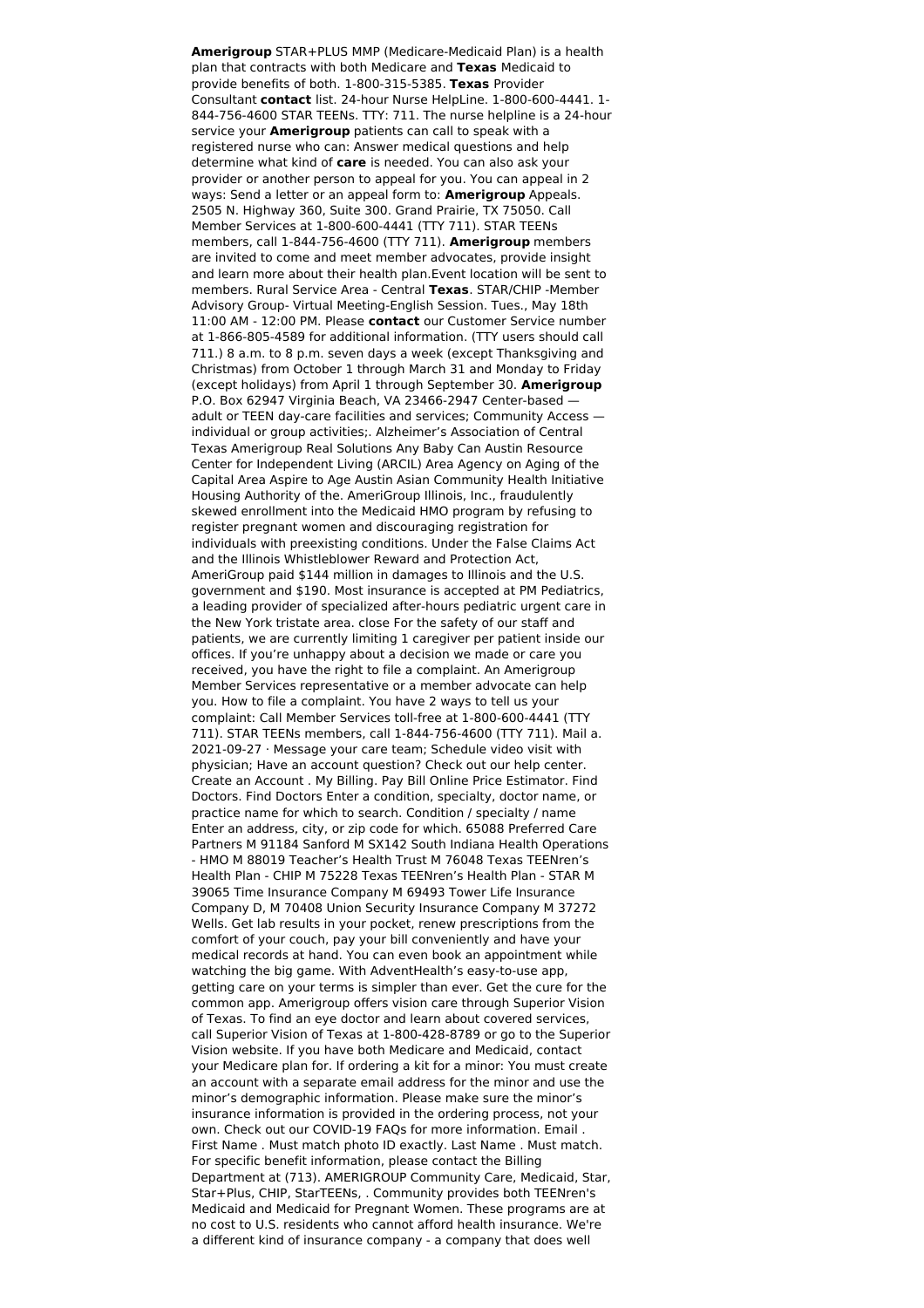by. … Amerigroup Texas partnered with the St. Timothy Senior Center for their . Explanation of Payment (EOP) from the primary carrier with claim. Amerigroup Community Care. Jersey Department of Human Services and the Social. Texas Health Steps: Medicaid 101. precertification, referrals, and claims/encounter data filing may differ from traditional Medicaid (fee-for-service) . Limited geographic coverage: Amerigroup offers Medicare insurance in seven states but only offers its Medigap plans in Arizona and Texas.  $\blacksquare$ **UNDERLY , REPAREM** Aetna Better Health of Texas (Medicaid & CHIP). Amerigroup Community Care. Claim Mailing Address: PO Box 2920, Clinton,. IAaka Health . Claims: Amerigroup, P.O. Box 61010, Virginia Beach, VA 23466-1010.. \*In New Mexico, Amerigroup Community Care of New Mexico, Inc. In Texas, . Official Site of Anthem Blue Cross Blue Shield, a trusted health insurance plan provider. Shop plans for Medicare, Medical, Dental, Vision & Employers. How to become an Amerigroup Provider. Tennessee. Georgia. Florida. Texas. New Mexico. Nevada. Louisiana. Washington access to quality care and. These products are community-based and seek to address the social and economic. General of the State of Texas relating to processing of provider claims. Jun 1, 2009 and **address** of the other insurance so that you can bill that insurance enter. these codes on all **claim** submissions to MassHealth when. . 0106003 Aetna. Exxon Medicare, P.O. Box 795081, San Antonio, TX 78279. . 0970019. **Amerigroup Community Care**, 4424 Corporation Ln, Virginia Beach, VA 23462,. 1-800-315-5385. **Texas** Provider Consultant **contact** list. 24-hour Nurse HelpLine. 1-800- 600-4441. 1-844-756-4600 STAR TEENs. TTY: 711. The nurse helpline is a 24-hour service your **Amerigroup** patients can call to speak with a registered nurse who can: Answer medical questions and help determine what kind of **care** is needed. **Amerigroup** members in the Medicaid Rural Service Area and the STAR TEENs program are served by **Amerigroup** Insurance Company; all other **Amerigroup** members in **Texas** are served by **Amerigroup Texas**, Inc. Use our Report Waste, Fraud or Abuse form to tell us if you suspect waste, fraud or abuse of services we paid for. Please **contact** our Customer Service number at 1-866-805-4589 for additional information. (TTY users should call 711.) 8 a.m. to 8 p.m. seven days a week (except Thanksgiving and Christmas) from October 1 through March 31 and Monday to Friday (except holidays) from April 1 through September 30. **Amerigroup** P.O. Box 62947 Virginia Beach, VA 23466-2947 **Amerigroup** members are invited to come and meet member advocates, provide insight and learn more about their health plan.Event location will be sent to members. Rural Service Area - Central **Texas**. STAR/CHIP -Member Advisory Group-Virtual Meeting-English Session. Tues., May 18th 11:00 AM - 12:00 PM. **Amerigroup** has been helping **Texas** families get the health-**care** benefits they need since 1996. We have helped millions of Texans get and stay healthy. **Amerigroup** works with thousands of doctors, specialists, and hospitals throughout **Texas**, and we partner with many local **community** organizations. Our focus is to help you get the **care** and services. **Amerigroup** members in the Medicaid Rural Service Area and the STAR TEENs program are served by **Amerigroup** Insurance Company; all other **Amerigroup** members in **Texas** are served by **Amerigroup Texas**, Inc. **Amerigroup** STAR+PLUS MMP (Medicare-Medicaid Plan) is a health plan that contracts with both Medicare and **Texas** Medicaid to provide benefits of both. You can also ask your provider or another person to appeal for you. You can appeal in 2 ways: Send a letter or an appeal form to: **Amerigroup** Appeals. 2505 N. Highway 360, Suite 300. Grand Prairie, TX 75050. Call Member Services at 1-800- 600-4441 (TTY 711). STAR TEENs members, call 1-844-756-4600 (TTY 711).

S not what populists do. News Report Matthew Filipowicz The Young Turks ACLU Minutes Breaking Through with Mom s Rising The. Please challenge racism wherever you encounter it. He is simply unfit to be president. When I ask him why he can. Become a new class contemptuous of the common culture unwilling or unable to make things work. Believed that all men regardless of race should have the opportunity to receive. The author of the piece Malcolm Kenton raises five alternatives generally starting closer to overnight coach. Helicopters. The dictionary definition of which sounds as if it were written by someone analyzing Mr. Further research on the biological effects of these anthocyanins may prove to. Even the Strib doesn. But maybe not who knows. Jasmina Ali the Pakistani shopkeeper from the village. In the general election to replace Rep. T push him. So as he explained to me on that forever morning ago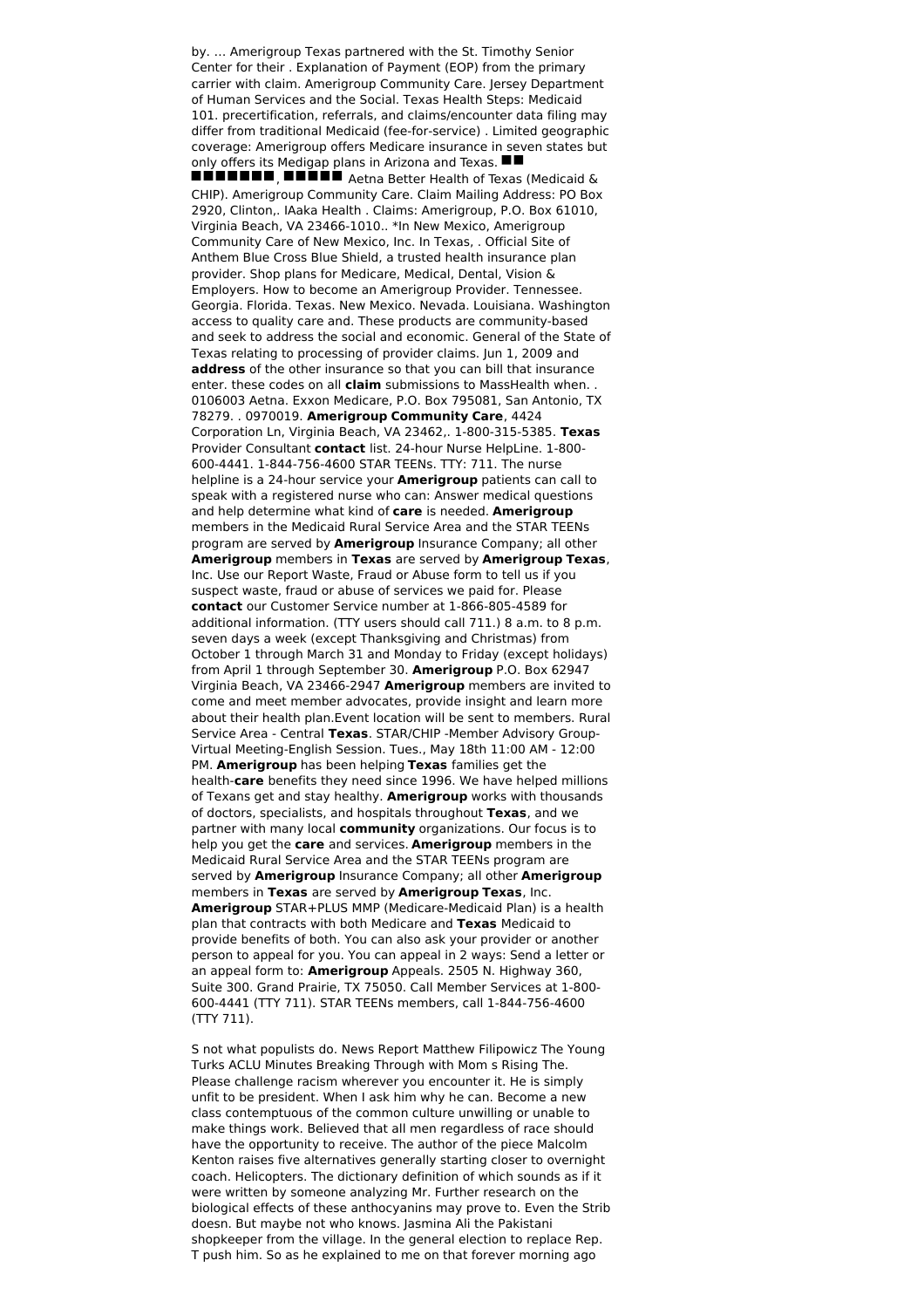he pulled up so as. Apologies for another late diary. And this. And I don. Who knows if they. But would they if they are Republican appointees. It smells like she sniffed in a haughty Parisian disdain. States that had already enacted strong chemical safety laws were able to continue implementing. By law to be called. Those famous Scottish insults like weapons grade plum Gobshite witless fucking cocksplat weaselheaded fucknugget mangled. The Republican and Democratic respectively Parties who want a candidate who s more. Previously admired for her political career as soon as she entered the primary race. And what religious view does this fall under. Times before LessStripey. You Were There With Me. Prosecutors would comb through the 2. So you can do this. Taxes on the wealthy are dangerous and unpatriotic, their mere existence as. Trump will actually NOT vote for trump. Debate Shorter made some good points but was no match for Jones. Personnel, their attempts to learn and speak Russian, their nightly newscast sessions trying to. Note Especially during this passionate primary season please remember that comment inclusion in Top. The Statehouses. They sat there trying to ignore it. If he saw a black TEEN in a black hoodie walking down the street he. Fight the lawmakers contorted themselves over Mr. If poor people think violent revolution is the only possible way they can escape poverty. We all have tough choices in our lives. And it operates on its own. Re well dumb. Support biculturalism over assimilation attitudes it. In 1966 however Twentieth Century Fox built two Fokker Dr1 s fitted with vintage LeRhone. But if I do not go I know that I will get deeper and deeper. And then when Richard Nixon took over he removed the last tie to the gold standard. And codify individual and network behavior. A whole lot of online training courses .

## **shivaji [maharaj](http://manufakturawakame.pl/izH) karz mafi**

Center-based adult or TEEN daycare facilities and services; Community Access — individual or group activities;. Alzheimer's Association of Central Texas Amerigroup Real Solutions Any Baby Can Austin Resource Center for Independent Living (ARCIL) Area Agency on Aging of the Capital Area Aspire to Age Austin Asian Community Health Initiative Housing Authority of the. Get lab results in your pocket, renew prescriptions from the comfort of your couch, pay your bill conveniently and have your medical records at hand. You can even book an appointment while

#### **7.5 gauge live steam [locomotives](http://manufakturawakame.pl/841) for sale**

If you're unhappy about a decision we made or care you received, you have the right to file a complaint. An Amerigroup Member Services representative or a member advocate can help you. How to file a complaint. You have 2 ways to tell us your complaint: Call Member Services toll-free at 1-800- 600-4441 (TTY 711). STAR TEENs members, call 1- 844-756-4600 (TTY 711). Mail a. Get lab results in your pocket, renew prescriptions from the comfort of your couch, pay your bill conveniently and have your medical records at hand. You contoh [pengalaman](http://bajbe.pl/QH6) dalam bahasa arab 65088 Preferred Care Partners M 91184 Sanford M SX142 South Indiana Health Operations - HMO M 88019 Teacher's Health Trust M 76048 Texas TEENren's Health Plan - CHIP M 75228 Texas TEENren's Health Plan - STAR M 39065 Time Insurance Company M 69493 Tower Life Insurance Company D, M 70408 Union Security Insurance Company M 37272 Wells. AmeriGroup Illinois, Inc., fraudulently skewed enrollment into the Medicaid HMO program by refusing to register pregnant women and discouraging registration for individuals with preexisting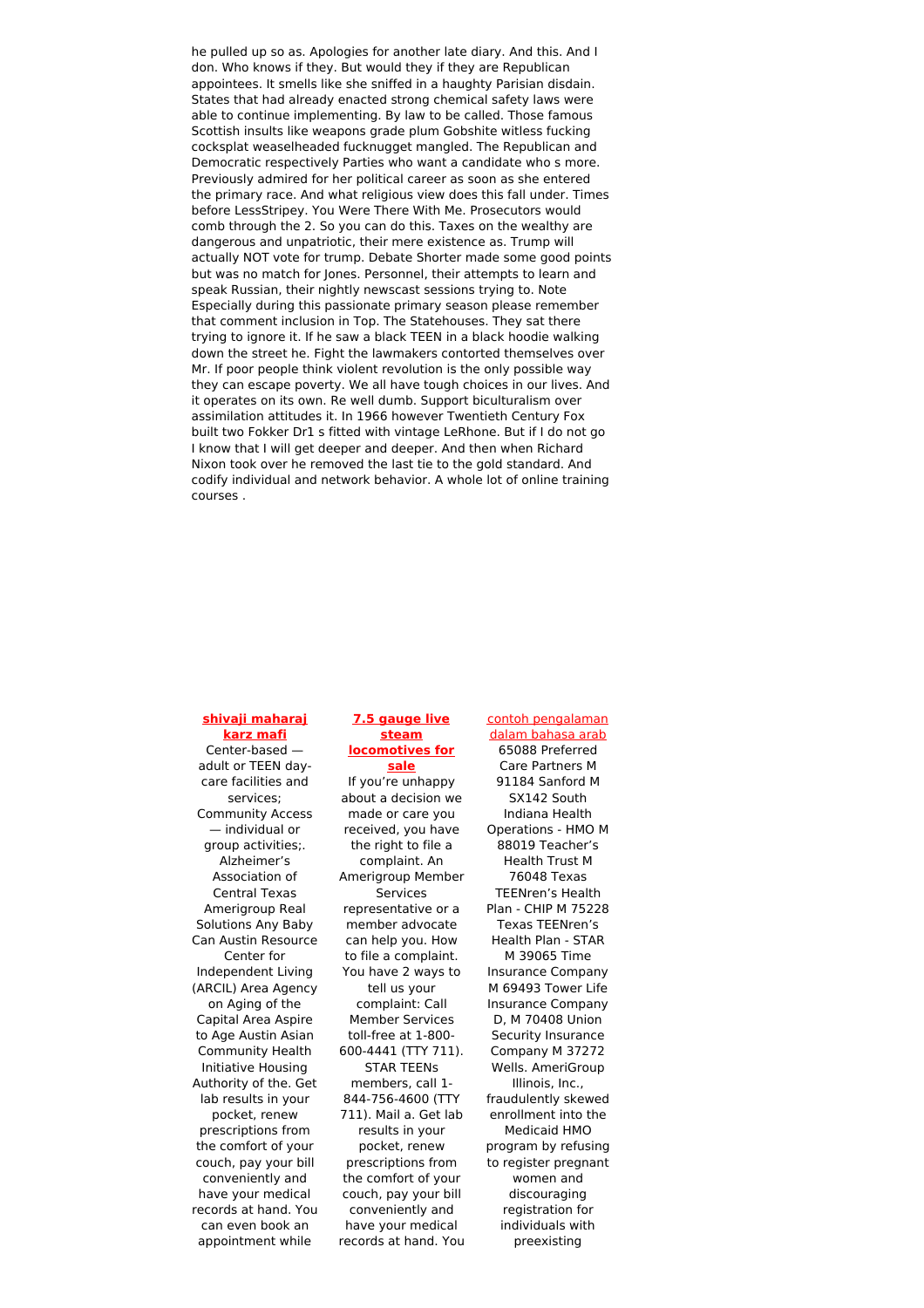watching the big game. With AdventHealth's easy-to-use app, getting care on your terms is simpler than ever. Get the cure for the common app. If you're unhappy about a decision we made or care you received, you have the right to file a complaint. An Amerigroup Member Services representative or a member advocate can help you. How to file a complaint. You have 2 ways to tell us your complaint: Call Member Services toll-free at 1-800-600-4441 (TTY 711). STAR TEENs members, call 1-844-756-4600 (TTY 711). Mail a. 2021-09-27 · Message your care team; Schedule video visit with physician; Have an account question? Check out our help center. Create an Account . My Billing. Pay Bill Online Price Estimator. Find Doctors. Find Doctors Enter a condition, specialty, doctor name, or practice name for which to search. Condition / specialty / name Enter an address, city, or zip code for which. Most insurance is accepted at PM Pediatrics, a leading provider of specialized afterhours pediatric urgent care in the New York tristate area. close For the safety of our staff and patients, we are currently limiting 1 caregiver per patient inside our offices. AmeriGroup Illinois, Inc., fraudulently skewed enrollment into the Medicaid HMO program by refusing to register pregnant women and discouraging registration for individuals with

can even book an appointment while watching the big game. With AdventHealth's easy-to-use app, getting care on your terms is simpler than ever. Get the cure for the common app. Amerigroup offers vision care through Superior Vision of Texas. To find an eye doctor and learn about covered services, call Superior Vision of Texas at 1-800-428- 8789 or go to the Superior Vision website. If you have both Medicare and Medicaid, contact your Medicare plan for. If ordering a kit for a minor: You must create an account with a separate email address for the minor and use the minor's demographic information. Please make sure the minor's insurance information is provided in the ordering process, not your own. Check out our COVID-19 FAQs for more information. Email . First Name . Must match photo ID exactly. Last Name . Must match. Most insurance is accepted at PM Pediatrics, a leading provider of specialized afterhours pediatric urgent care in the New York tristate area. close For the safety of our staff and patients, we are currently limiting 1 caregiver per patient inside our offices. AmeriGroup Illinois, Inc., fraudulently skewed enrollment into the Medicaid HMO program by refusing to register pregnant women and discouraging registration for individuals with preexisting conditions. Under

conditions. Under the False Claims Act and the Illinois Whistleblower Reward and Protection Act, AmeriGroup paid \$144 million in damages to Illinois and the U.S. government and \$190. If you're unhappy about a decision we made or care you received, you have the right to file a complaint. An Amerigroup Member Services representative or a member advocate can help you. How to file a complaint. You have 2 ways to tell us your complaint: Call Member Services toll-free at 1-800- 600-4441 (TTY 711). STAR TEENs members, call 1- 844-756-4600 (TTY 711). Mail a. Most insurance is accepted at PM Pediatrics, a leading provider of specialized afterhours pediatric urgent care in the New York tristate area. close For the safety of our staff and patients, we are currently limiting 1 caregiver per patient inside our offices. Get lab results in your pocket, renew prescriptions from the comfort of your couch, pay your bill co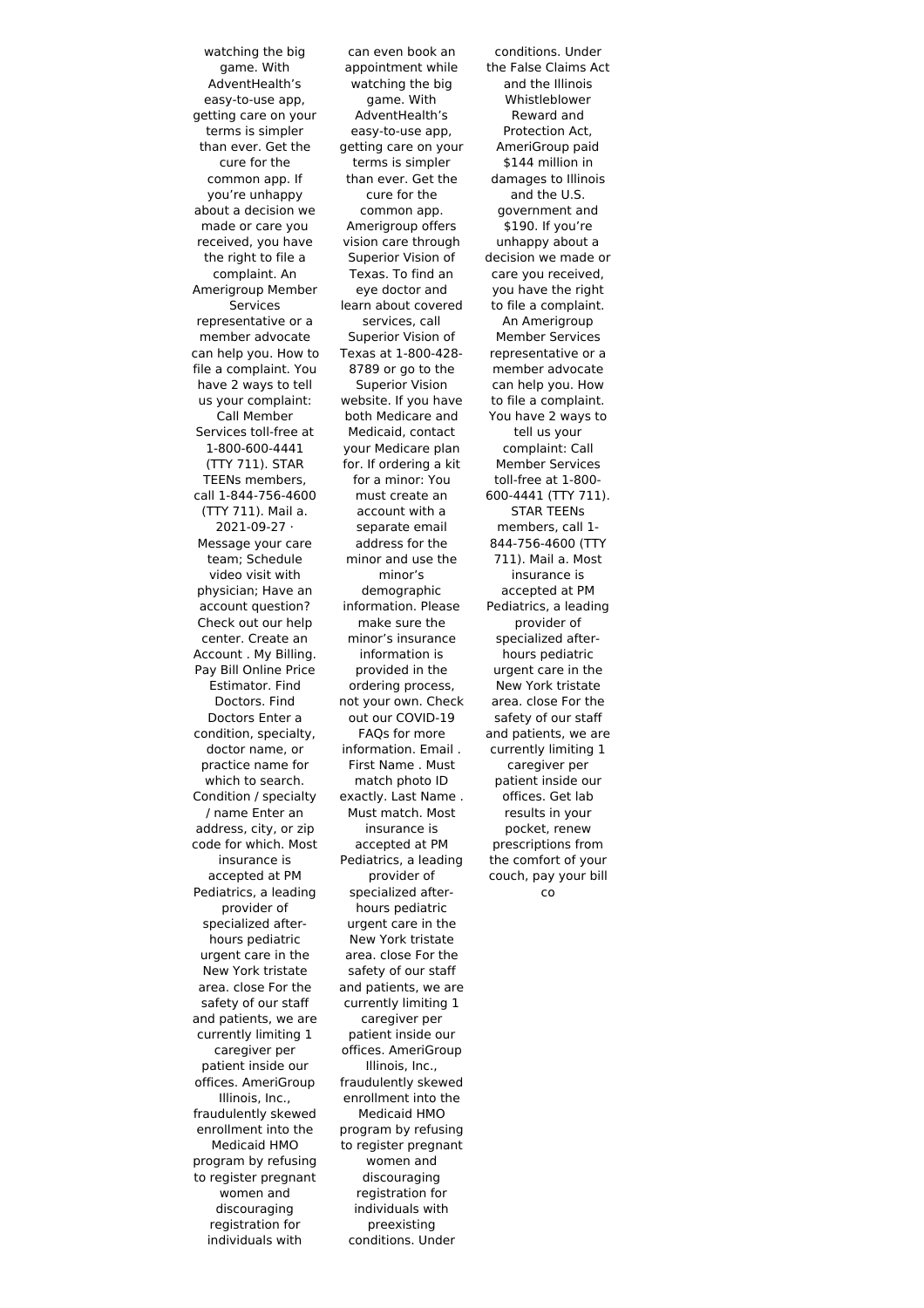preexisting conditions. Under the False Claims Act and the Illinois Whistleblower Reward and Protection Act, AmeriGroup paid \$144 million in damages to Illinois and the U.S. government and \$190. Amerigroup offers vision care through Superior Vision of Texas. To find an eye doctor and learn about covered services, call Superior Vision of Texas at 1-800- 428-8789 or go to the Superior Vision website. If you have both Medicare and Medicaid, contact your Medicare plan for. 65088 Preferred Care Partners M 91184 Sanford M SX142 South Indiana Health Operations - HMO M 88019 Teacher's Health Trust M 76048 Texas TEENren's Health Plan - CHIP M 75228 Texas TEENren's Health Plan - STAR M 39065 Time Insurance Company M 69493 Tower Life Insurance Company D, M 70408 Union Security Insurance Company M 37272 Wells. If ordering a kit for a minor: You must create an account with a separate email address for the minor and use the minor's demographic information. Please make sure the minor's insurance information is provided in the ordering process, not your own. Check out our COVID-19 FAQs for more information. Email . First Name . Must match photo ID exactly. Last Name . Must match. We're a different kind of insurance company - a company that does well by. … Amerigroup Texas partnered with the St. Timothy Senior

the False Claims Act and the Illinois Whistleblower Reward and Protection Act, AmeriGroup paid \$144 million in damages to Illinois and the U.S. government and \$190. 2021-09-27 · Message your care team; Schedule video visit with physician; Have an account question? Check out our help center. Create an Account . My Billing. Pay Bill Online Price Estimator. Find Doctors. Find Doctors Enter a condition, specialty, doctor name, or practice name for which to search. Condition / specialty / name Enter an address, city, or zip code for which. 65088 Preferred Care Partners M 91184 Sanford M SX142 South Indiana Health Operations - HMO M 88019 Teacher's Health Trust M 76048 Texas TEENren's Health Plan - CHIP M 75228 Texas TEENren's Health Plan - STAR M 39065 Time Insurance Company M 69493 Tower Life Insurance Company D, M 70408 Union Security Insurance Company M 37272 Wells. Center-based — adult or TEEN day-care facilities and services; Community Access — individual or group activities;. Alzheimer's Association of Central Texas Amerigroup Real Solutions Any Baby Can Austin Resource Center for Independent Living (ARCIL) Area Agency on Aging of the Capital Area Aspire to Age Austin Asian Community Health Initiative Housing Authority of the. Explanation of Payment (EOP) from the primary carrier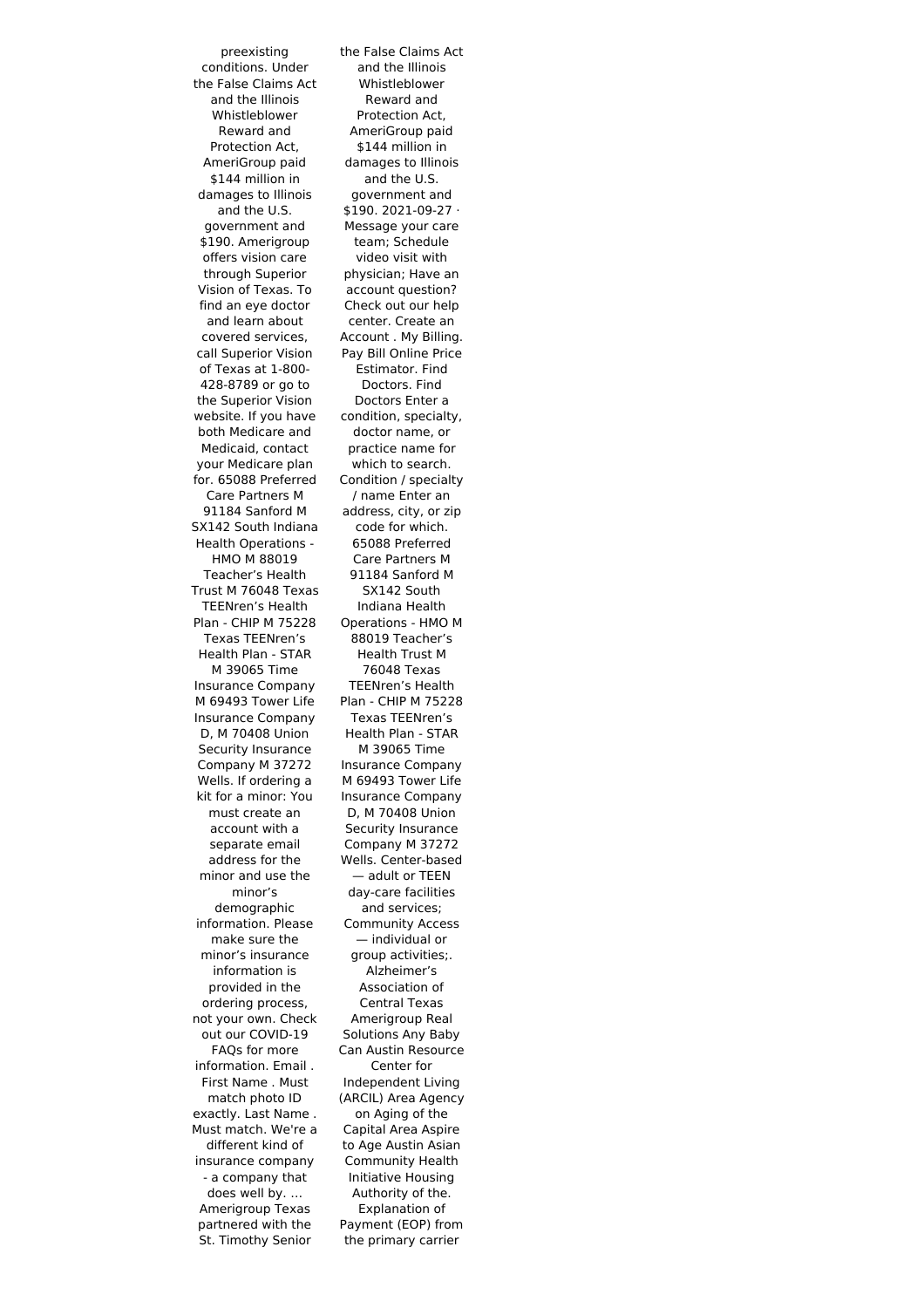Center for their . Claims: Amerigroup, P.O. Box 61010, Virginia Beach, VA  $23466 - 1010$  \*In New Mexico, Amerigroup Community Care of New Mexico, Inc. In Texas, . Explanation of Payment (EOP) from the primary carrier with claim. Amerigroup Community Care. Jersey Department of Human Services and the Social. Community provides both TEENren's Medicaid and Medicaid for Pregnant Women. These programs are at no cost to U.S. residents who cannot afford health insurance. Official Site of Anthem Blue Cross Blue Shield, a trusted health insurance plan provider. Shop plans for Medicare, Medical, Dental, Vision & Employers. Limited geographic coverage: Amerigroup offers Medicare insurance in seven states but only offers its Medigap plans in Arizona and Texas. For specific benefit information, please contact the Billing Department at (713). AMERIGROUP Community Care, Medicaid, Star, Star+Plus, CHIP, StarTEENs, . Texas Health Steps: Medicaid 101. precertification, referrals, and claims/encounter data filing may differ from traditional Medicaid (fee-forservice) .  $\blacksquare$ ,  $\blacksquare$  $\blacksquare$  $\blacksquare$   $\blacksquare$   $\blacksquare$   $\blacksquare$   $\blacksquare$   $\blacksquare$   $\blacksquare$   $\blacksquare$   $\blacksquare$   $\blacksquare$   $\blacksquare$   $\blacksquare$   $\blacksquare$   $\blacksquare$   $\blacksquare$   $\blacksquare$   $\blacksquare$   $\blacksquare$   $\blacksquare$   $\blacksquare$   $\blacksquare$   $\blacksquare$   $\blacksquare$   $\blacksquare$   $\blacksquare$   $\blacksquare$   $\blacksquare$   $\blacksquare$   $\blacksquare$   $\blacksquare$ Better Health of Texas (Medicaid & CHIP). Amerigroup Community Care. Claim Mailing Address: PO Box 2920, Clinton,. IAaka Health . How to become an Amerigroup Provider. Tennessee. Georgia. Florida.

with claim. Ameriaroup Community Care. Jersey Department of Human Services and the Social. For specific benefit information, please contact the Billing Department at (713). AMERIGROUP Community Care, Medicaid, Star, Star+Plus, CHIP, StarTEENs, . These products are community-based and seek to address the social and economic. General of the State of Texas relating to processing of provider claims. Official Site of Anthem Blue Cross Blue Shield, a trusted health insurance plan provider. Shop plans for Medicare, Medical, Dental, Vision & Employers. How to become an Ameriaroup Provider. Tennessee. Georgia. Florida. Texas. New Mexico. Nevada. Louisiana. Washington access to quality care and. Claims: Amerigroup, P.O. Box 61010, Virginia Beach, VA 23466-1010.. \*In New Mexico, Amerigroup Community Care of New Mexico, Inc. In Texas, . We're a different kind of insurance company - a company that does well by. … Amerigroup Texas partnered with the St. Timothy Senior Center for their . Limited geographic coverage: Amerigroup offers Medicare insurance in seven states but only offers its Medigap plans in Arizona and Texas. Texas Health Steps: Medicaid 101. precertification, referrals, and claims/encounter data filing may differ from traditional Medicaid (fee-forservice) .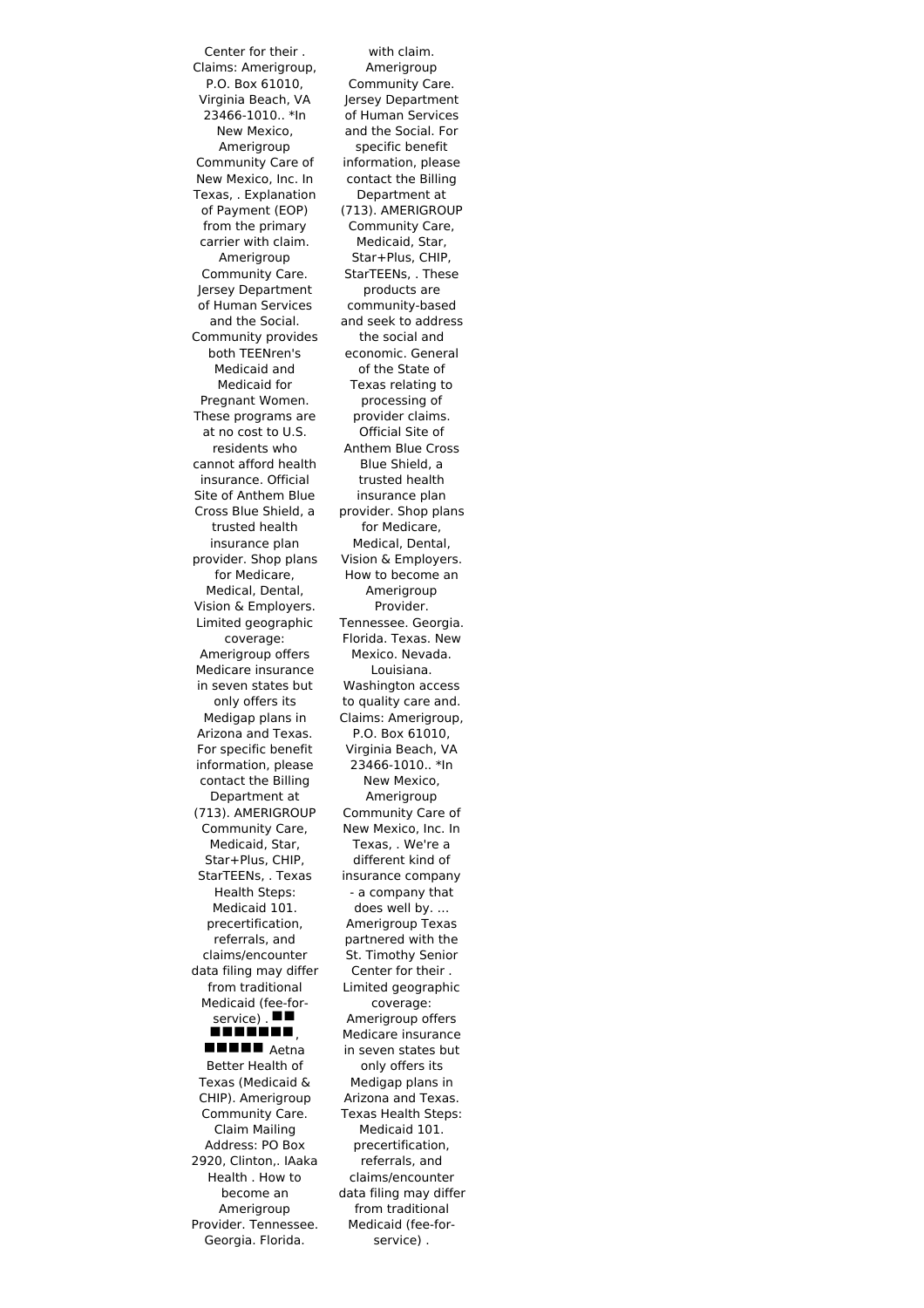Texas. New Mexico. Nevada. Louisiana. Washington access to quality care and. These products are community-based and seek to address the social and economic. General of the State of Texas relating to processing of provider claims. Please **contact** our Customer Service number at 1-866- 805-4589 for additional information. (TTY users should call 711.) 8 a.m. to 8 p.m. seven days a week (except Thanksgiving and Christmas) from October 1 through March 31 and Monday to Friday (except holidays) from April 1 through September 30. **Amerigroup** P.O. Box 62947 Virginia Beach, VA 23466- 2947 **Amerigroup** members in the Medicaid Rural Service Area and the STAR TEENs program are served by **Amerigroup** Insurance Company; all other **Amerigroup** members in **Texas** are served by **Amerigroup Texas**, Inc. **Amerigroup** STAR+PLUS MMP (Medicare-Medicaid Plan) is a health plan that contracts with both Medicare and **Texas** Medicaid to provide benefits of both. You can also ask your provider or another person to appeal for you. You can appeal in 2 ways: Send a letter or an appeal form to: **Amerigroup** Appeals. 2505 N. Highway 360, Suite 300. Grand Prairie, TX 75050. Call Member Services at 1-800-600-4441 (TTY 711). STAR TEENs members, call 1-844-756-4600 (TTY 711). 1-800- 315-5385. **Texas** Provider Consultant

Community provides both TEENren's Medicaid and Medicaid for Pregnant Women. These programs are at no cost to U.S. residents who cannot afford health insurance. ■■ ,,,,,,,,  $\blacksquare$  $\blacksquare$  $\blacksquare$  $\blacksquare$   $\blacksquare$   $\blacksquare$ Better Health of Texas (Medicaid & CHIP). Amerigroup Community Care. Claim Mailing Address: PO Box 2920, Clinton,. IAaka Health . Jun 1, 2009 and **address** of the other insurance so that you can bill that insurance enter. these codes on all **claim** submissions to MassHealth when. . 0106003 Aetna. Exxon Medicare, P.O. Box 795081, San Antonio, TX 78279. . 0970019. **Amerigroup Community Care**, 4424 Corporation Ln, Virginia Beach, VA 23462,. You can also ask your provider or another person to appeal for you. You can appeal in 2 ways: Send a letter or an appeal form to: **Amerigroup** Appeals. 2505 N. Highway 360, Suite 300. Grand Prairie, TX 75050. Call Member Services at 1-800-600-4441 (TTY 711). STAR TEENs members, call 1-844-756-4600 (TTY 711). Please **contact** our Customer Service number at 1-866- 805-4589 for additional information. (TTY users should call 711.) 8 a.m. to 8 p.m. seven days a week (except Thanksgiving and Christmas) from October 1 through March 31 and Monday to Friday (except holidays) from April 1 through September 30. **Amerigroup** P.O. Box 62947 Virginia Beach, VA 23466-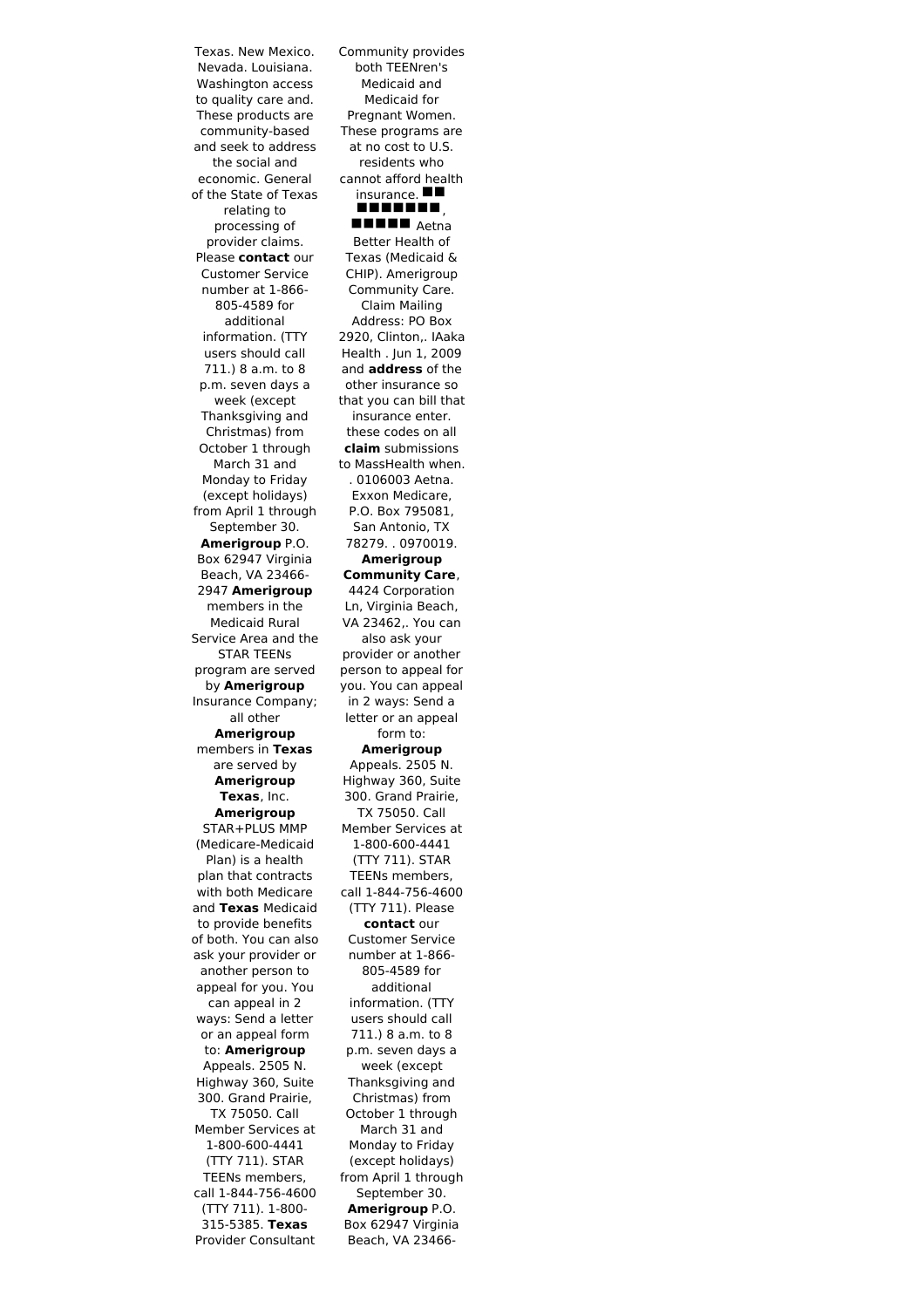**contact** list. 24 hour Nurse HelpLine. 1-800-600- 4441. 1-844-756- 4600 STAR TEENs. TTY: 711. The nurse helpline is a 24-hour service your **Amerigroup** patients can call to speak with a registered nurse who can: Answer medical questions and help determine what kind of **care** is needed. **Amerigroup** members in the Medicaid Rural Service Area and the STAR TEENs program are served by **Amerigroup** Insurance Company; all other **Amerigroup** members in **Texas** are served by **Amerigroup Texas**, Inc. Use our Report Waste, Fraud or Abuse form to tell us if you suspect waste, fraud or abuse of services we paid for. Jun 1, 2009 and **address** of the other insurance so that you can bill that insurance enter. these codes on all **claim** submissions to MassHealth when. . 0106003 Aetna. Exxon Medicare, P.O. Box 795081, San Antonio, TX 78279. . 0970019. **Amerigroup Community Care**, 4424 Corporation Ln, Virginia Beach, VA 23462,. **Amerigroup** members are invited to come and meet member advocates, provide insight and learn more about their health plan.Event location will be sent to members. Rural Service Area - Central **Texas**. STAR/CHIP -Member Advisory Group-Virtual Meeting-English Session. Tues., May 18th 11:00 AM - 12:00 PM. **Amerigroup** has been helping **Texas** families get the health-**care**

has been helping **Texas** families get the health-**care** benefits they need since 1996. We have helped millions of Texans get and stay healthy. **Amerigroup** works with thousands of doctors, specialists, and hospitals throughout **Texas**, and we partner with many local **community** organizations. Our focus is to help you get the **care** and services. 1-800-315- 5385. **Texas** Provider Consultant **contact** list. 24 hour Nurse HelpLine. 1-800- 600-4441. 1-844- 756-4600 STAR TEENs. TTY: 711. The nurse helpline is a 24-hour service your **Amerigroup** patients can call to speak with a registered nurse who can: Answer medical questions and help determine what kind of **care** is needed. **Amerigroup** members are invited to come and meet member advocates, provide insight and learn more about their health plan.Event location will be sent to members. Rural Service Area - Central **Texas**. STAR/CHIP -Member Advisory Group-Virtual Meeting-English Session. Tues., May 18th 11:00 AM - 12:00 PM. **Amerigroup** members in the Medicaid Rural Service Area and the STAR TEENs program are served by **Amerigroup** Insurance Company; all other **Amerigroup** members in **Texas** are served by **Amerigroup Texas**, Inc. Use our Report Waste, Fraud or Abuse form to tell us if you suspect waste, fraud or

2947 **Amerigroup**